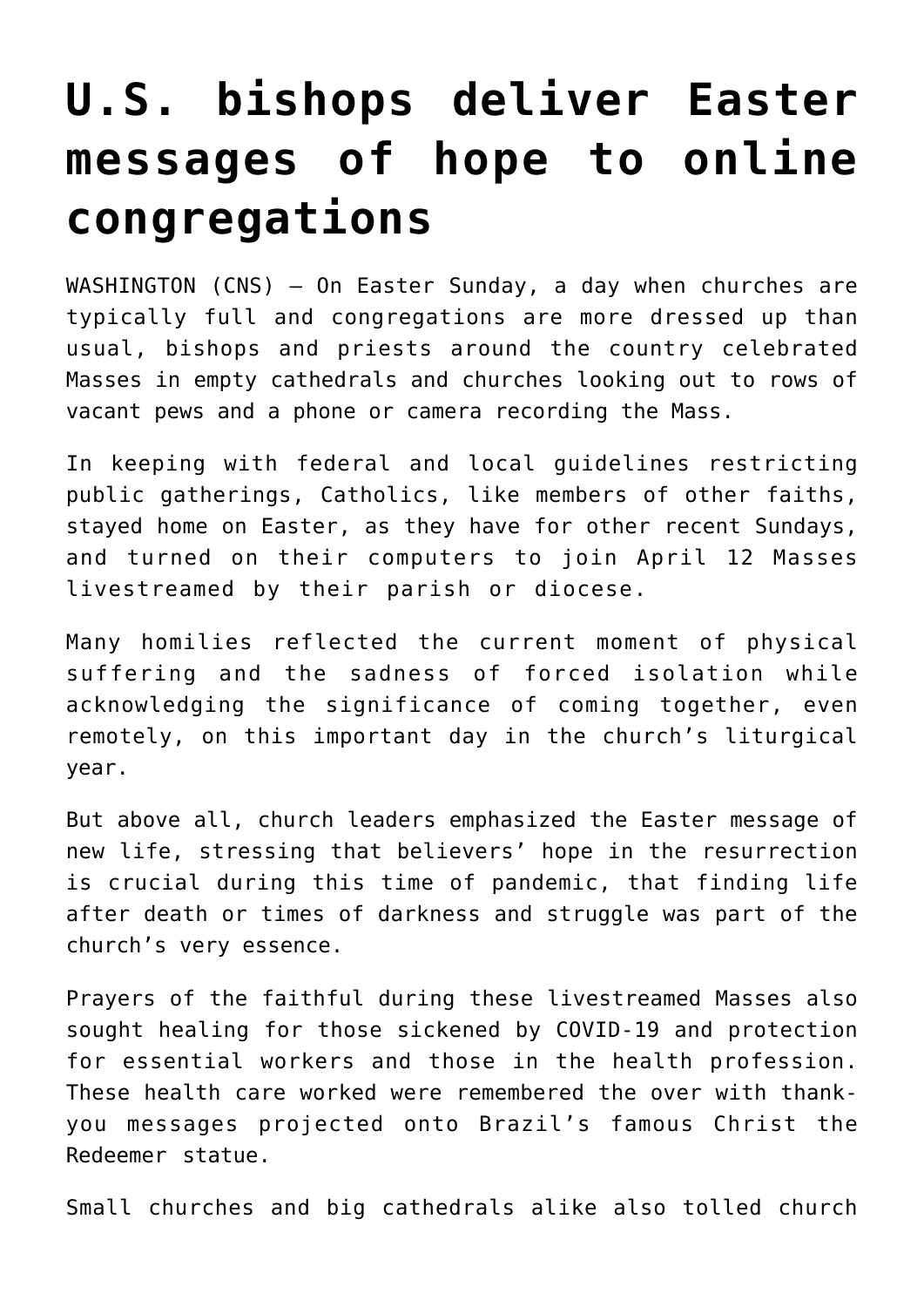bells on Easter Sunday as a sign of prayerfulness and solidarity.

In urging parishes in his Diocese of Green Bay, Wisconsin, to take part in the bell tolling, Bishop David L. Ricken said he hoped the sound would be a "clarion call to hope."

"We hear the Easter bells as a call to solidarity among all the members of our community so that in the face of the pandemic, we might respond to witness to the power of the Resurrection, the power of love that is stronger than death and faith in a provident God who can always bring good out of evil," said Boston Cardinal Sean P. O'Malley in his Easter Mass homily at the Cathedral of the Holy Cross in Boston.

"To know the risen Lord, is to know his love, and his invitation to lead a better life, to treat each other with greater respect and concern," the cardinal said, adding that this means "our lives must change."

"We must move beyond the materialism and individualism of our culture and embrace our mission to witness to the good news and make God's kingdom more visible by the way that we love, forgive, care for each other and serve one another especially those who are sick and suffering. The Resurrection assures us that there is life beyond the cross, there is meaning to suffering, that love is stronger than death."

In his Easter homily at the Cathedral of Our Lady of the Angels in Los Angeles, Archbishop Jose H. Gomez of Los Angeles, who is president of the U.S. Conference of Catholic Bishops, said this was an "extraordinary Easter, as Christians in almost every nation are forced to celebrate in their homes because our world is shut down by the coronavirus."

But like other church leaders, the archbishop focused on "the glorious promise of the resurrection that we celebrate today."

As he put it to livestream congregation: "God does not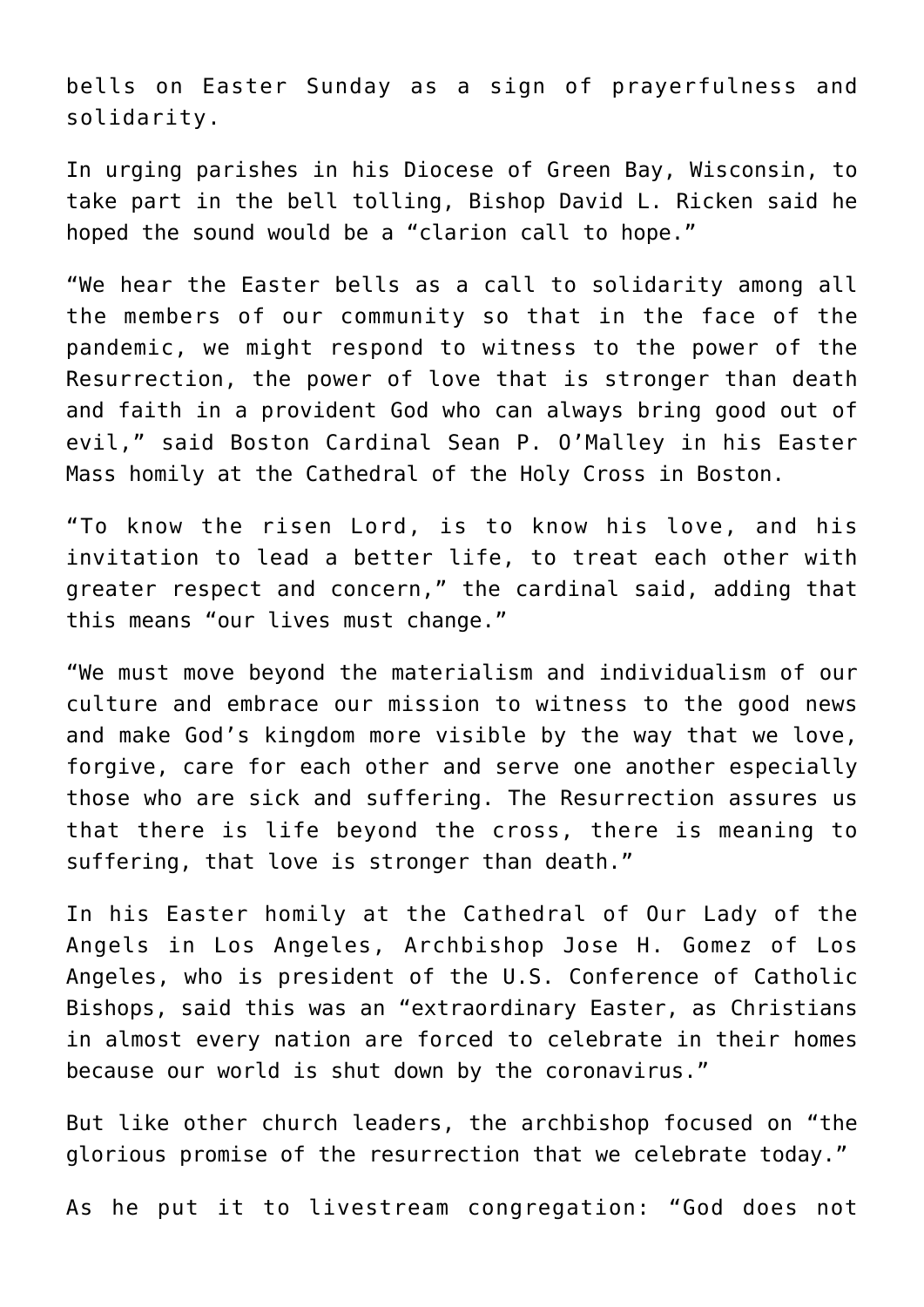withdraw his promise, even when the shadow of death seems to hang over the world, even when Easter comes during an epidemic."

"Easter tells us that we don't have to be afraid of death; we don't have to be afraid of suffering," he said, adding that even in these difficult times God knows our needs and will "bring us out of this pandemic."

In opening remarks at the beginning of Easter Mass celebrated at the Cathedral of St. Matthew the Apostle in Washington, Archbishop Wilton D. Gregory of Washington pointed out the Mass was being viewed by people in many different places, adding: "We are united in faith."

The livestreamed Mass had more than 3,600 viewers from throughout the archdiocese along with people from other states and countries.

Baltimore Archbishop William E. Lori, who celebrated Easter Mass at the Cathedral of Mary Our Queen in Baltimore, urged the faithful to be "infected" with the risen life of Jesus.

In his homily, he said the coronavirus is a reminder that for all of our progress and technology, we are not invincible. He said the pandemic is a "wake-up call" and urged Catholics not to pray for its end just to "go back to business as usual."

As we pray for the pandemic's end, he said, we must also pray that the contagion of hope in Jesus and his resurrection will spread "from person to person, from home to home, and from parish to parish, looking to that day when we will be together again to celebrate the sacraments in joy and newness of life."

After the Sunday Mass, the archbishop went to Sacred Heart Parish in Glyndon, Maryland, to assist the parish with the distribution of boxes of food to those who are experiencing food insecurity because of the pandemic. Father Gerard Francik, pastor of Sacred Heart and St. Charles Borromeo in